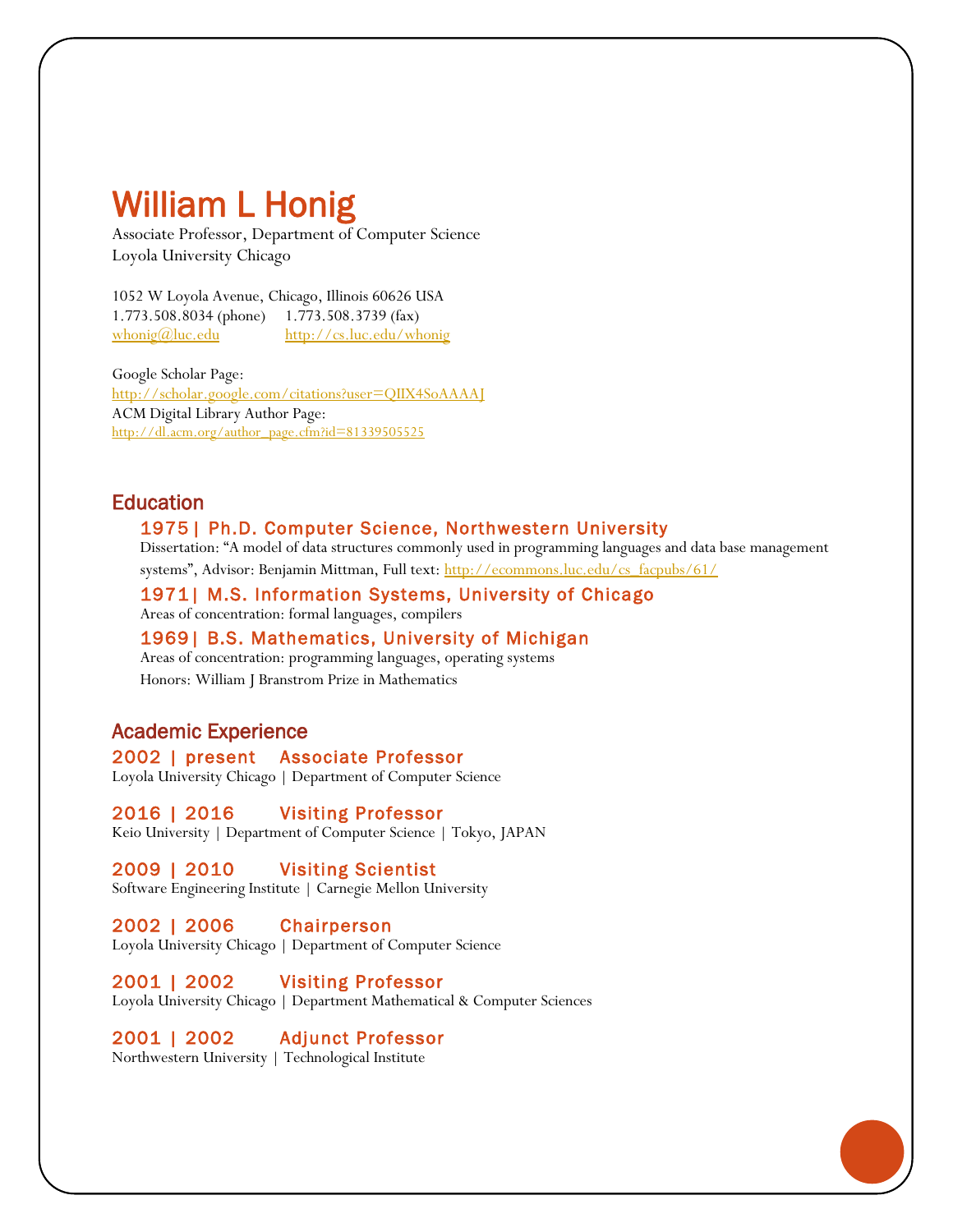# Professional Experience

### 1993 |2001 Motorola, Inc.

#### **Director, Asia/Pacific Portfolio Management, Network Solutions Sector, Hong Kong and Arlington**

**Heights, Illinois.** Define needs of Asia / Pacific customers for new wireless systems, including CDMA, GSM, iDEN, and Third Generation Systems. Use these needs to drive the correct level of R&D investment. Support regional teams in key new sales opportunities, with emphasis on the evolution to 3G and the introduction of the Aspira TCP/IP core network. Represent company in political, standards, and industry gatherings.

**Director, System Integration and Test, Satellite Communications, Chandler, Arizona**. Manage integration and testing of subcontracted and internally developed communication components for the Iridium network. Completed the implementation of radio frequency and digital test facilities to enabled testing prior to launching satellites.

**Vice President, High End Networking, Motorola Codex, Canton, Massachusetts**. Lead hardware developers, software developers, systems engineers, and testing groups engaged in development of a new product using packet technology to provide efficient bandwidth management of voice, data, and video in corporate networks

# 1988 | 1993 U S WEST Advanced Technologies

#### **Director, Network Architecture & Standards, Boulder, Colorado**

Create network vision and evolution plans for U S WEST domestic and international businesses. Define technology solutions including broadband ISDN, wideband data services, SONET transport, and Advanced Intelligent Network switching solutions. Manage internal data communications networks. General Chairman of IEEE GLOBECOM '91 conference.

#### **Director, Information Architecture & Standards, Boulder, Colorado**

Responsible for creation of strategic Computer and Communications technology direction for U S WEST's telephone network and other diversified businesses. Direct product selection for all hardware and software necessary to provide a distributed computing infrastructure. Created and deployed new Unix-based human interface architecture and high availability data platforms.

# 1979 | 1988 GTE Corporation

#### **Chief Scientist & Director of Technology, GTE Data Services, Tampa, Florida**

Responsible for identification of new telecommunications technology for evolution of GTE's information systems supporting both internal data systems and revenue generating value added services. Conceived and implemented entrepreneurial program to foster new business ideas. Served as chairman of university advisory boards and participate on State of Florida industry councils.

#### **Director, Advanced PBX Development, GTE Communications Systems, Reston, VA**

Complete product development responsibility for new business phone systems for voice, data, and integrated office services.

#### **Director, Network Technology Systems, GTE Telenet, Vienna, Virginia**

Development responsibility for Network Control Center supporting line of packet data switching products and the first commercial packet network in the U.S.A.

### 1977 | 1979 International Telephone and Telegraph

**Manager, System 12 Development, ITT Telecommunications Technology Center** Management of product development teams for call processing implementation, test support software development, and operations of computer center.

# 1969 | 1977 Bell Telephone Laboratories, Inc.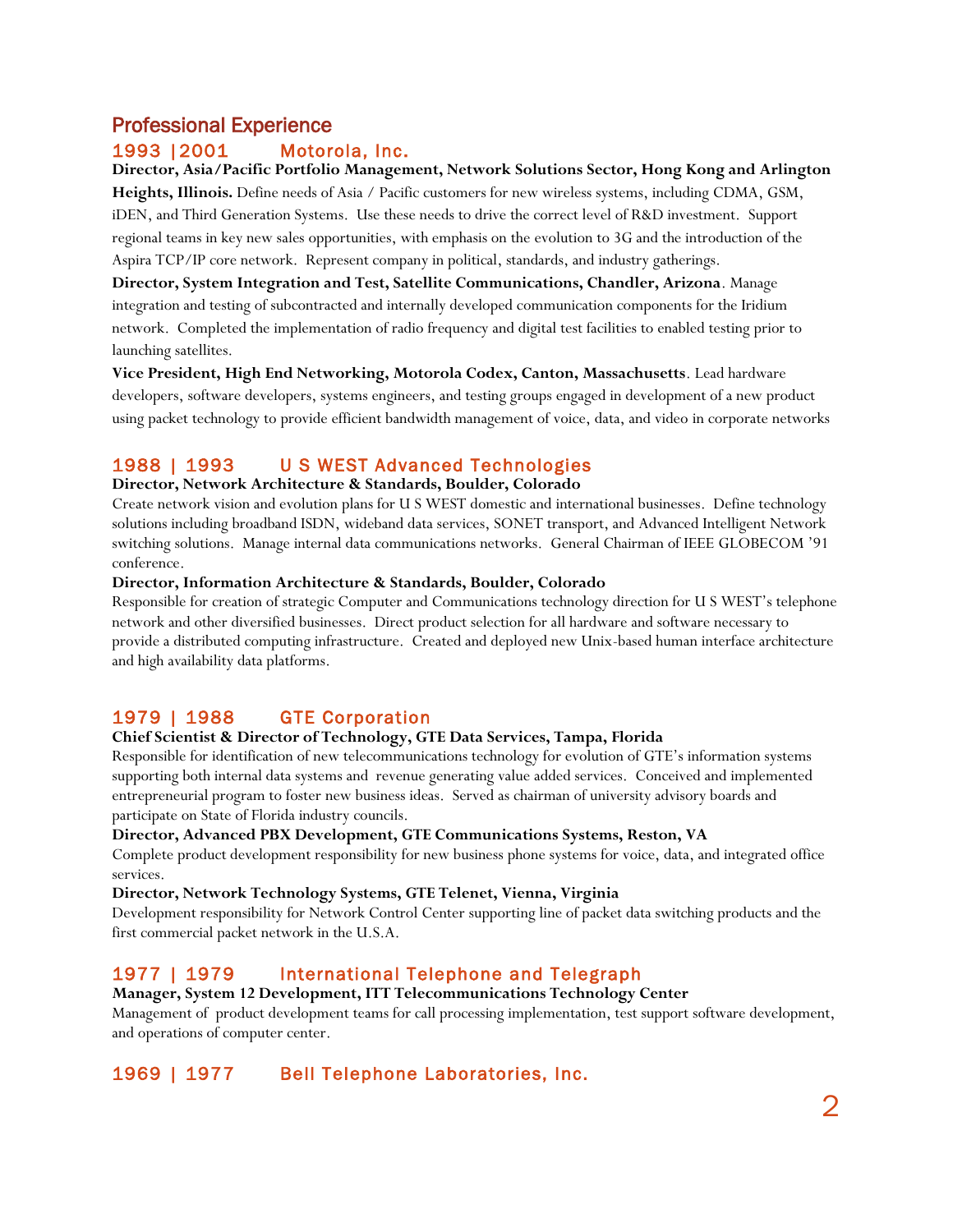#### **Member of Technical Staff, Naperville, Illinois, and Whippany, New Jersey**

Responsible for design and implementation of central office switching software for local and toll switching, mobile telephone trials, support software, and computer aided test tools. Successfully introduced structured programming concepts and first high level language into Electronic Switching Systems.

# Grants and Awards

- Loyola University Chicago, Faculty Research Leave, Spring 2016, for funded research sabbatical titled "Software Engineering Metrics and the Human Aspect for Distributed Global Mobile Development - 'We cannot forget the human aspect: software developers are humans not robots'" for research work at Keio University, Shibaura Institute of Technology, and Waseda University, Japan (three leading engineering research universities).
- Google App Inventor Course Development Award, Student Engagement in Mobile App Creation, 2011. \$10,000
- Collaborative Research: BPC-A: Improving Metropolitan Participation to Accelerate Computer Throughput and Success. Co-PI, National Science Foundation, 2008 – 2010, \$300,000
- ExCEL Excellence in Computing at Every Level. Senior Staff, National Science Foundation, 2008 2011, \$600,000
- Department of Computer Science Distinguished Lectures Series. PI, Loyola University Chicago, 2008 2009, \$3,000
- Hewlett Packard Technology for Teaching Grant, \$74,000, with Drs. K. Laufer and G. Thiruvathukal, " Learning the Wonders of Computing with Wireless Collaboration", 2007-2008.
- Loyola University Chicago Summer Research Stipend, "Data Mining of Software Engineering Metrics from Large Team Development Projects", Summer 2007.
- AT&T CampInfinity Research Grant, April to October 2005, \$25,000. PI of grant to design and conduct summer day camps for Chicago area young women with goal of interesting them in science careers. Camp also provided growth opportunities for Loyola students who organized and ran the camps.
- Computer Science Tutoring to Executives, Grant and Gift, \$1000. Initiated program to tutor executives in basic computer skills using university students.
- Loyola University Chicago Evoke Faculty Incentive Grant, July 2005 to October 2005, \$2600. Funded research leading to development of multiple course modules for use in helping students determine their "calling" to a computing profession. Multiple modules developed that may be used in computer science courses and other sciences.
- Cook County (Illinois) Treasurer's Office, CIO Internship Program, August 2003 to August 2004, \$150,000. PI of grant to develop "real world" internship and work experience mechanism for both graduate and undergraduate computer science students. Supported over 20 students as equal members in system development and deployment teams.
- City of Chicago, After Schools Matters, TECH 37 Grant, December 2001. Co-recipient of grant for innovative program to generate excitement for technology in high school students. Project combines Java programming skills and robotics in an industry-like setting for students. Successfully instilled desire to learn mathematical and computer career skills in junior and senior year high school students.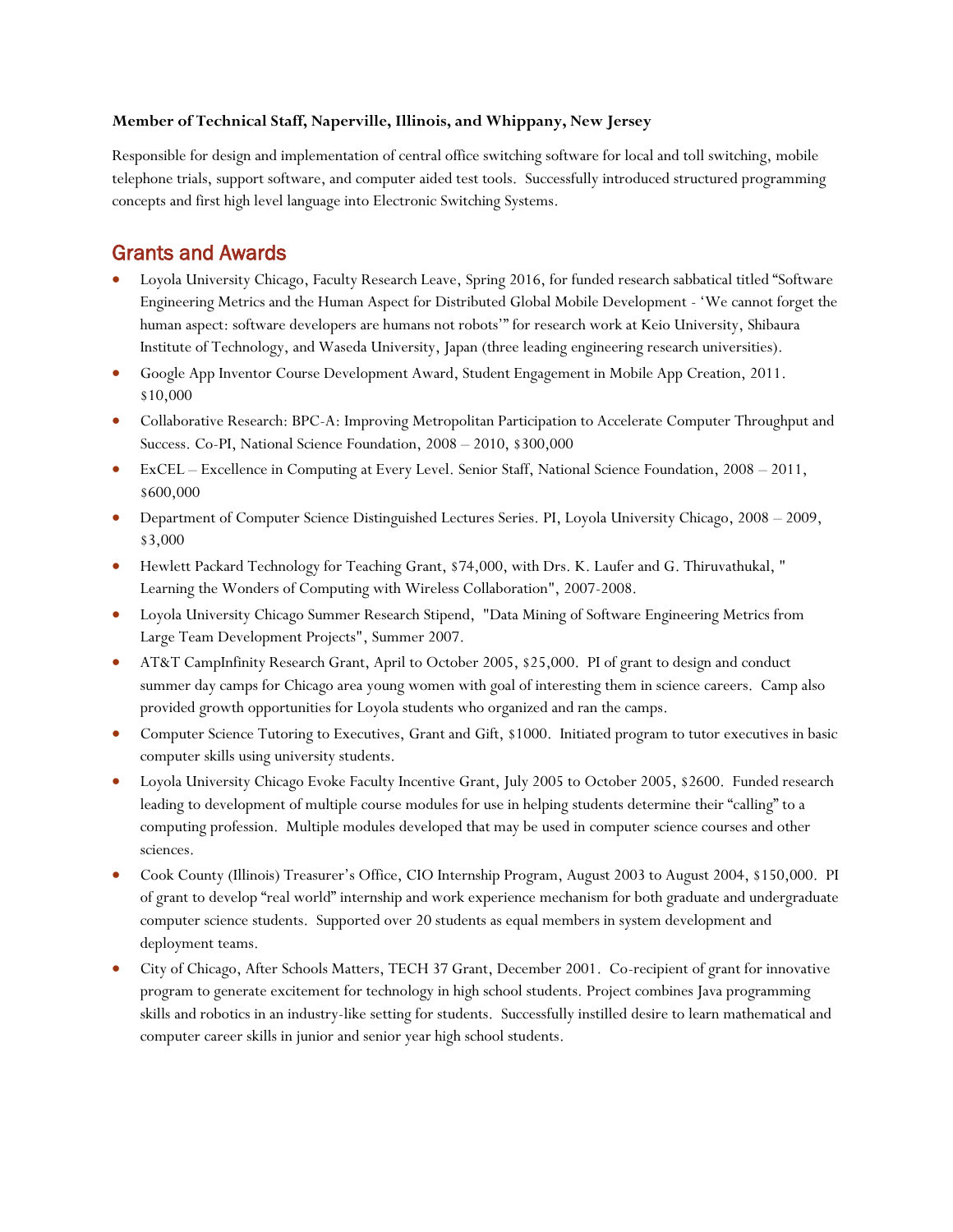# Peer Reviewed Publications

- W. Honig, N. Noda, and S. Takada. 2016. Lack of Attention to Singular (or Atomic) Requirements Despite Benefits for Quality, Metrics and Management. *SIGSOFT Softw. Eng. Notes* 41, 4 (August 2016), 1-5. DOI: http://dx.doi.org/10.1145/2967307.2967315
- W. Honig, K. Laufer, G. Thiruvathukal, A Framework Architecture for Student Learning in Distributed Embedded Systems, SIES'2015: 10th IEEE International Symposium on Industrial Embedded Systems, IEEEXplore 2015, DOI= http://dx.doi.org/10.1109/SIES.2015.7185052
- W. Honig, Teaching and Assessing Programming Fundamentals for Non Majors with Visual Programming, ACM SIGSCE ITiCSE Annual Conference on Innovation and Technology in Computer Science Education, 40-45 June 2013.
- E.A. Brand, W. L. Honig, M. Wotowicz, Intelligent System Development in a Non-Engineering Curriculum, SIGCSE Bulletin, 16th Annual Conference at Innovation and Technology in Computer Science Education (ITiCSE 2011).
- W. L. Honig, Teaching Successful "Real-World" Software Engineering to the "Net" Generation: Process and Quality Win!, Proceedings of the 21st IEEE-CS Conference on Computer Software Engineering Education and Training (CSEE&T 2008) April 14-17 2008, Charleston, SC, USA.
- W. L. Honig and T. Prasad, A Classroom Outsourcing Experience for Software Engineering Learning, SIGCSE Bulletin, v39, n3 (Sept 2007). Presented at 12th Annual Conference on Innovation and Technology in Computer Science Education (ITiCSE 2007), Dundee, Scotland, 25-27 June 2007.
- W. L. Honig, Teaching Successful "Real-World" Software Engineering to the "Net" Generation: Process and Quality Win!, Proceedings of the 21st IEEE-CS Conference on Computer Software Engineering Education and Training (CSEE&T 2008) April 14-17 2008, Charleston, SC, USA.
- P. A. Russo, K. Bechard, E. Brooks, R. L. Corn, W. L. Honig, and J. Young, "IN Rollout in the United States", Communications Magazine, IEEE, Volume 31, Issue 3 (March 1993), pp. 56-63.
- William L. Honig and Barton G. Prieve, "The Realities of Service Creation on Switching Systems Through Attached Processors", Proceedings of the XII International Switching Symposium, Vol. VI, June 1990, pp. 51- 54.
- William L. Honig, "Use of CHILL in Large Telecommunications Projects", Proceedings of the 1984 Global Communication Conference (GLOBE COM '84), October 1984, pp. 1021-1023.
- William L. Honig and C. Robert Carlson, "Toward an Understanding of (Actual) Data Structures", The Computer Journal 21,2 (1977), pp. 98-104. Reviewed in Computing Reviews, Nov. 1978.
- William L. Honig, "Bringing Data Base Technology to the Programmer", FDT 6,3 (1974) (journal of ACM SIGFDT), pp. 2-15.

# Presentations, Standards Panels, Government Reports

• Metrics, Software Engineering, Small Systems – the Future of Systems Development, Keio University, Undergraduate Symposium, June 2016, Retrieved from Loyola eCommons, Computer Science: Faculty Publications and Other Works.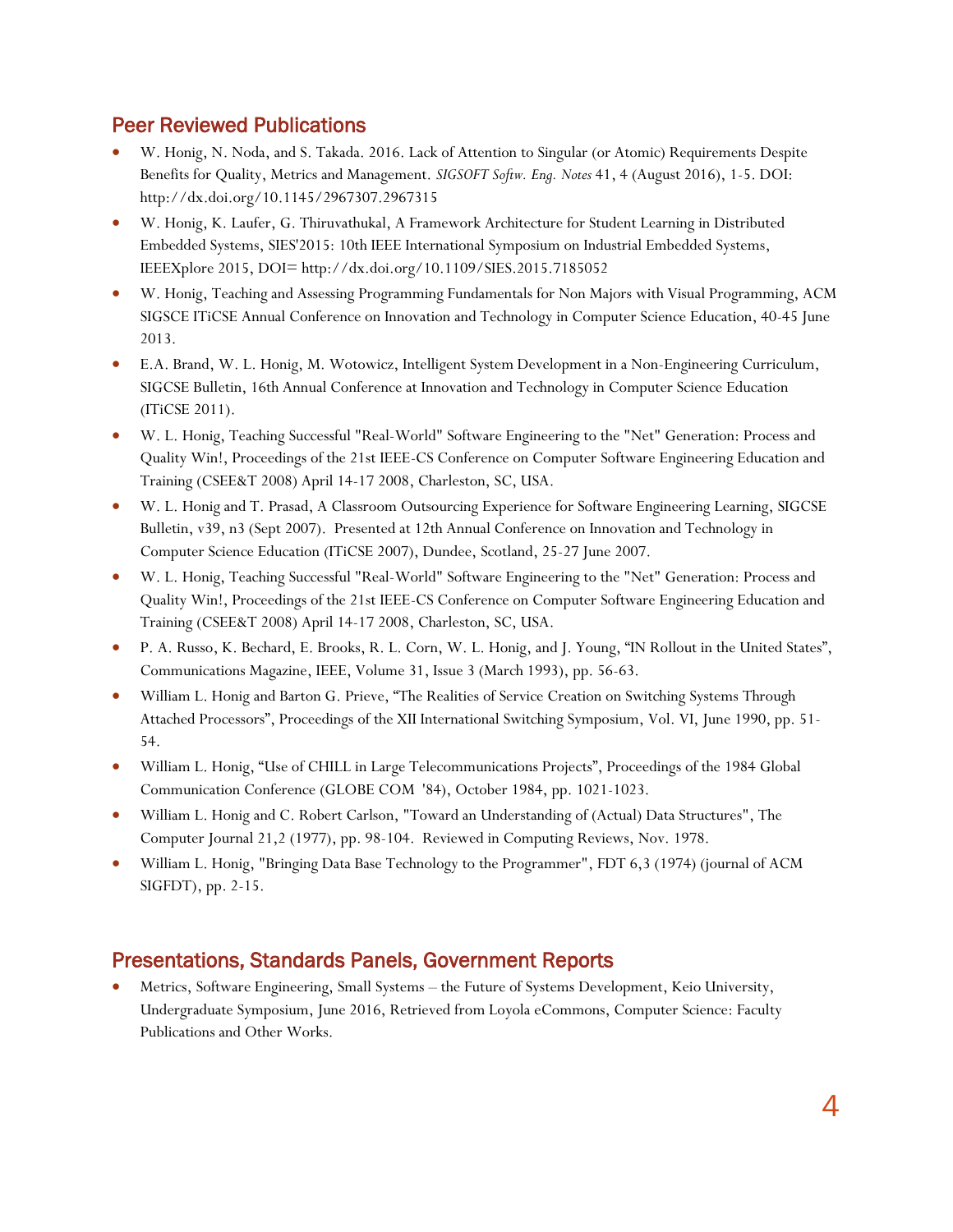- Hands-on Creation of Android Apps for Novices using App Inventor, Chicago Chapter Association for Computing Machinery, with Dr. Ronald Greenberg, September, 2012.
- Learning the Wonders of Wireless Computing 24 x 7 Online! Poster Session. HP Annual Teaching With Technology Conference, San Diego, California, February 2007.
- Challenges of Student "Ownership" of HP Tablets for a Full Semester. Workshop. HP Annual Teaching With Technology Conference, San Diego, California, February 2007.
- What Works Best with TSPi for Small Team Productivity and Quality, Team Software Process Symposium 2006, September 2006.
- Business as a Calling, talk and report, Loyola University Chicago, November 2004.
- Ethical Hacking is it every permissible to break into a computer?, presented paper at A Calling to Justice, Loyola University Chicago, March 2004.
- Making it in the Real World, 14 Feb 2002, Internship and Career Center, panel and presentation to students
- Experiences of a First-time Teacher Using TSPi, Software Engineering Institute Workshop on Personal Software Process (PSP) and Team Software Process (TSP), Illinois State University, March 2002.
- Internet and IP Tutorial, one day course, International Telecommunications Union (ITU) 7th Regional Meeting, Vientiene, Laos, October 2000.
- Future Technology Showcase, two day introduction to Third Generation Wireless for telecommunications executives, Mumbai, India, August 2000.
- 3G Revenue Generation New Applications and Services, presentation and paper, Asia Pacific Telecommunity (government and advisory board for Southeast Asia), Phuket, Thailand, April 2000.
- The Other Part of the 3G Migration Story: The Core Network Evolution, keynote address, Telecomex Asia (industry trade show), Manila, Philippines, May 2000.
- Revenue Generating Applications for Wireless, tutorial session at Asia Comm / Expo Comm (industry trade show), Seoul, Korea, April 2000.
- Radio Spectrum, Applications and Revenue for 3G, policy recommendations to Hong Kong Office of Telecommunications (OF-TEL), Hong Kong, February 2000.
- Introduction to IP and Role in Wireless Communications, briefing to Peoples Republic of China telecommunications operators and government ministries, Beijing, December 1999.
- Wireless Solutions for Mass Telephony, recommendations to Vietnam Telecommunications Minister, and VNPT, Chicago, September 1999.
- Introduction of CDMA to China, two day program on air interface, network, and applications, presented in 12 cities across Peoples Republic of China, April and May 1999.

# Corporate Technical Memoranda

- Bell Telephone Laboratories, 1969 to 1976: Over 100 technical memorandum on following topics:
	- Programming Methodology and Structured Programming
	- Software Testing and Program Correctness
	- User Manuals for Software Tools (Assemblers, Compilers, Simulators)
	- High Level Languages for Switching System Software
	- Compiler Construction, especially code generation
	- Data Structures and Data Base Management Systems for Real Time Applications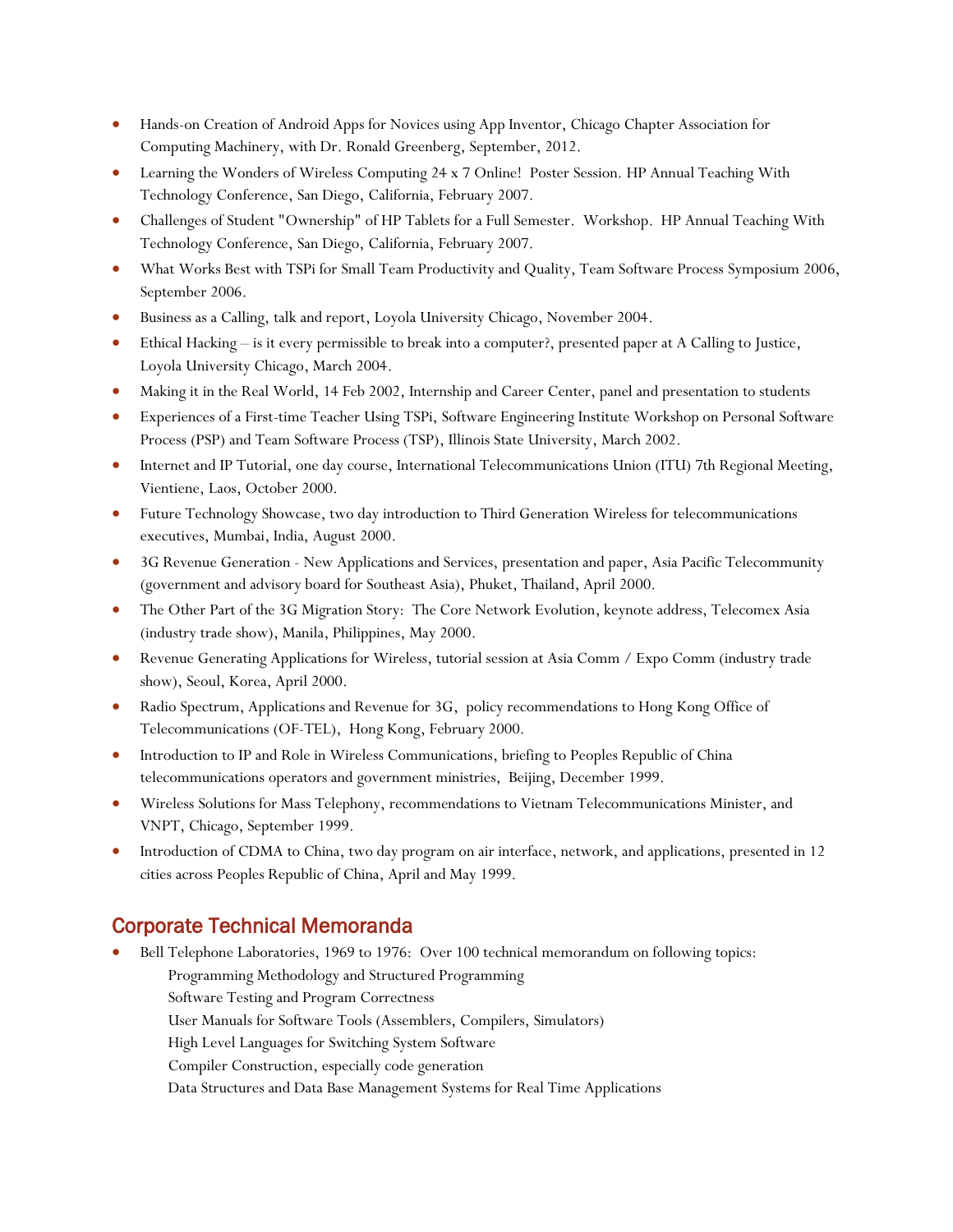Regression Testing of Telecommunications Software

- International Telephone and Telegraph, 1976 1979: Over 50 technical memorandum on following topics:
	- Automatic Test Case Generation
		- Simulation Techniques for Real Time Systems
		- Computer Center Design and Requirements
		- Data Communications Networks
		- CHILL Programming Language
		- Finite State Software Models
		- Problem Oriented Languages
	- Telephony Call Processing Software
	- Telephony Signaling Protocols
- GTE Corporation, 1979 to 1988: Over 30 technical memorandum on following topics:
	- Network Control of Packet Networks
	- Software Packaging and Distribution
	- System Testing and Quality Assurance
	- Configuration Management
	- System Cost Prediction Methodology
	- Entrepreneurial Techniques for Large Corporations
	- Telephone Network Evolution to Data
	- Integrated Services Digital Network (ISDN)
	- Fiber Optic Network Services for Reliability
	- Technology Transfer from R&D Laboratories
- U S WEST, 1988 to 1993: Over 40 technical memorandum on following topics:
	- Advanced Intelligent Network Architecture
	- Switching System Architecture Evolution
	- Distributed Computing Environments
	- User Interface Optimization for Service Staff
	- Corporate Data Model Definition and Optimization
	- Cost Analysis for Data Center Operations and Consolidation

• Motorola Inc., 1993 to 2001: Over 100 reports and presentations on following topics: Market and Product Prioritization Product Portfolio Analysis for Revenue and Return on Investment Geographic Market Analysis for China, Southeast Asia, Australia Third Generation Wireless Core Network Architecture IP Network Solutions for Wireless Comparisons of GSM and CDMA Features

Network Signaling Protocols for Wireless

- Revenue Generating Wireless Services
- Ground Testing Methods for Satellite Software Systems
- Revenue Models for Satellite Service Offerings
- Integration Testing for Separately Contracted System Components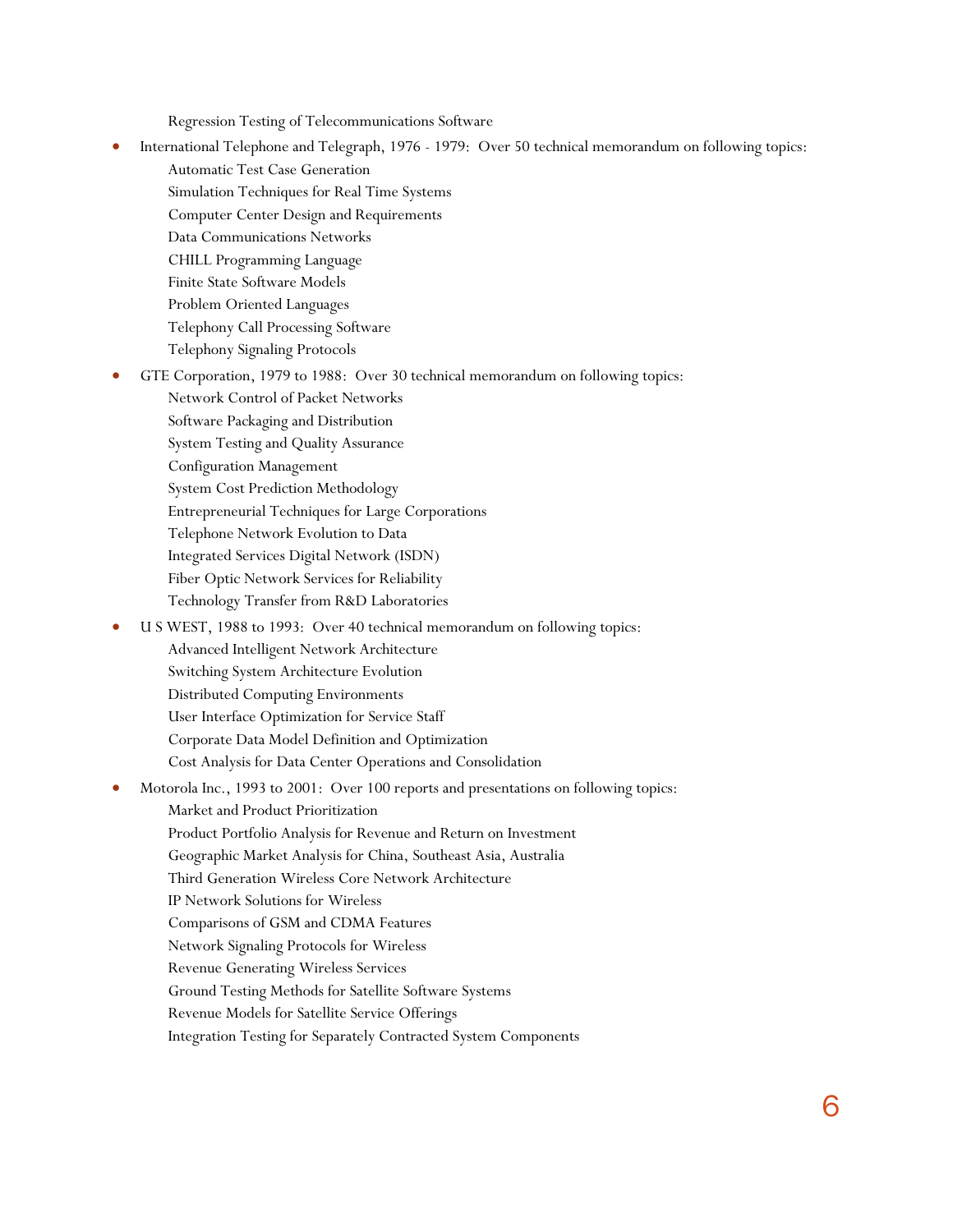### Professional Affiliations

**Association for Computing Machinery (ACM),** 1970 to present. Organizer of numerous technical conference sessions; former review contributor for Computing Reviews.

**Institute of Electrical and Electronic Engineers (IEEE),** IEEE Computer Society, IEEE Communications Society, 1976 to present. General Chair GLOBE COM '91 and participant on conference planning committees.

# Teaching, Course Development

- Created new course in Robotic Software Development, using advance humanoid robot NAO. Introduced students to theory of robotics and practical development issues.
- Created new course in Microcontroller Development using Arduino open source hardware and software. Students developed custom intelligent systems and learned small scale programming for embedded systems.
- Created new course in Mobile Software Development, including all leading mobile device operating systems (Windows Mobile, Google Android, Symbian), 2008.
- Developed specialized course for Loyola University Chicago Freshman seminar including exploration of proper use of wireless technology for academics, 2008.
- Updated department plans and approach to teaching Introduction to Computing (COMP 150), a new university core course. Course now less programming intensive and more accessible to non computer science majors.
- Created Software Systems Analysis and Design course and offered if for the first time ever at Loyola in 2005. Introduces students to real world Unified Modeling Language use and incorporates design criteria suitable for academic classroom use.
- Created new version of Software Engineering course for undergraduates that included "outsource experience". Implemented course in cooperation with colleague from University of Wisconsin in Spring 2005.
- Software Engineering courses at graduate and undergraduate level, 2003 to 2004. Totally revamped and updated courses, providing distinct differences between graduate and undergraduate content while still ensure "real world" experience for students.
- Honors Program Contract Projects, Spring 2002, Student study and paper on comparison of software engineering techniques with two undergraduate honors students.
- Independent Study Project, Spring 2002, Graduate student research on Team Software Process (TSPi) and its use in academic environments.
- Data Abstraction and Object Oriented Programming (COMP 272), Spring 2002. "Learn real world object oriented software development methods, UML design, and C++; understand how to plan and schedule you personal software projects".
- Software Engineering (COMP 330), Spring 2002. "Experience high quality team software development doing a semester length project using real world software processes and industrial techniques."
- Graduate Software Engineering (COMP 474), Spring 2002. "Use the Team Software Process, Introductory (TSPi), be a member of a large software team, and experience two real world software life cycles".
- Data Abstraction and Object Oriented Programming (COMP 272), Fall 2001. C++ programming and object oriented design successfully coupled with real world software disciplines including programming style and a light weight personal software development process.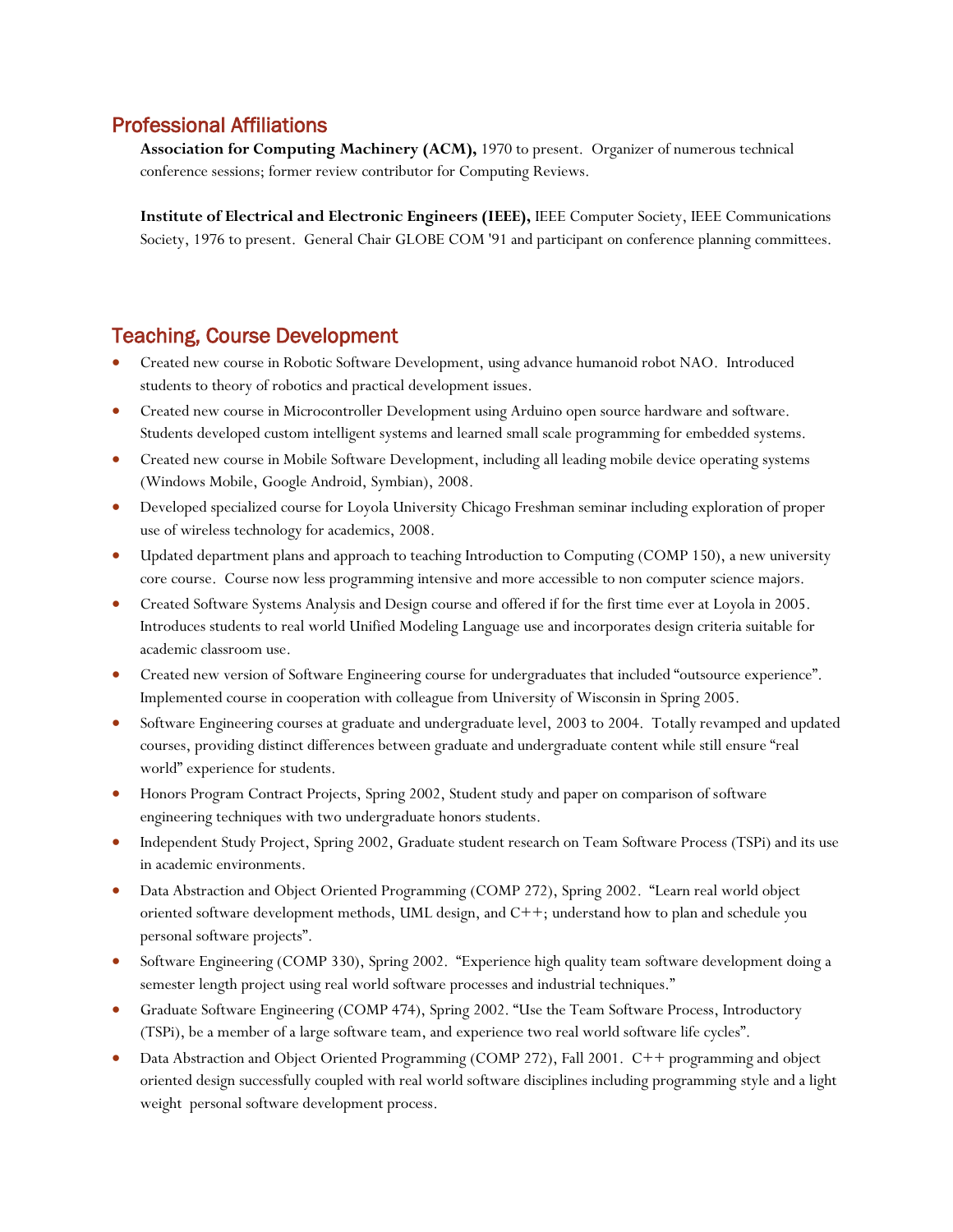• Graduate Software Engineering (COMP 474), Fall 2001. Brought student excitement back to course that had suffered difficult history. Introduced real world software quality and process concepts and large team programming experience.

# Service (Academic and Professional)

- Chair Department of Computer Science Graduate Program Committee to improve graduate education and introduce new online programs.
- Judge for Alpha Sigma Nu Jesuit Book Awards, 2005 to present, serving as second or final tier judge in science and mathematics area.
- Evaluated size of undergraduate degrees in computer science and generated comparison to the field using the ACM Curriculum guidelines and comparable schools.
- Created initial response to department's first external review, reflecting on 7 years since it's creation. Initiated faster movement into computer engineering.
- Developed process to implement university core course assessment for all department courses, November 2008.
- Advisor and contributor to Loyola University Office of International Programs, ongoing.
- Created new course for enhanced Freshman Seminar program aimed to increase Freshman retention. Course combined human responsibility and mobile communications, August 2007.
- Served university Diversity Office as Super Star Mentor to support advanced seniors who themselves were mentoring freshmen from underrepresented groups, 2007, 2008.
- Organized and chaired summer faculty workshop, sponsored by the Software Engineering Institute to broaden use of TSP/PSP in academia, Summer 2007.
- Program committee member for TSP/PSP Symposium, September 2007.
- Paper reviewer for "A Calling to Justice" conference, February 2005, and February 2006.
- Developed new cooperative program with Loyola Information Technology Services in Fall 2005 to employ computer science students as laboratory monitors.
- Organized technical presentation by students to National Seminar on Jesuit Higher Education covering Blackboard and its use as a publication support and communications tool in Fall 2005.
- Presented "Day in Class" to parents of new students during summer enrollment, Summer 2005.
- Chairperson, Department of Computer Science, Loyola University Chicago, 2002 2005. First chair of new department offering master and bachelor degrees in computer science. Lead creation of eight new majors to move department closer to needs of professional students while maintaining academic rigor.
- Undergraduate Program Director, Department of Computer Science, Loyola University Chicago, 2003. While serving as chair, took over undergraduate program leadership due to change in interest of faculty members. Improved advising and sense of service in the department by greater focus on students.
- Site Coordinator, ACM Midwest Regional Programming Contest, 2003 and 2004. Host regional contest with teams participating from regional universities.
- Faculty Advisor, Chinese Student Scholar Association, 2001 2004; Indian Graduate Student Association, 2002  $-2003.$
- Consultant on Computer Science Academics, Keyna Methodist University.